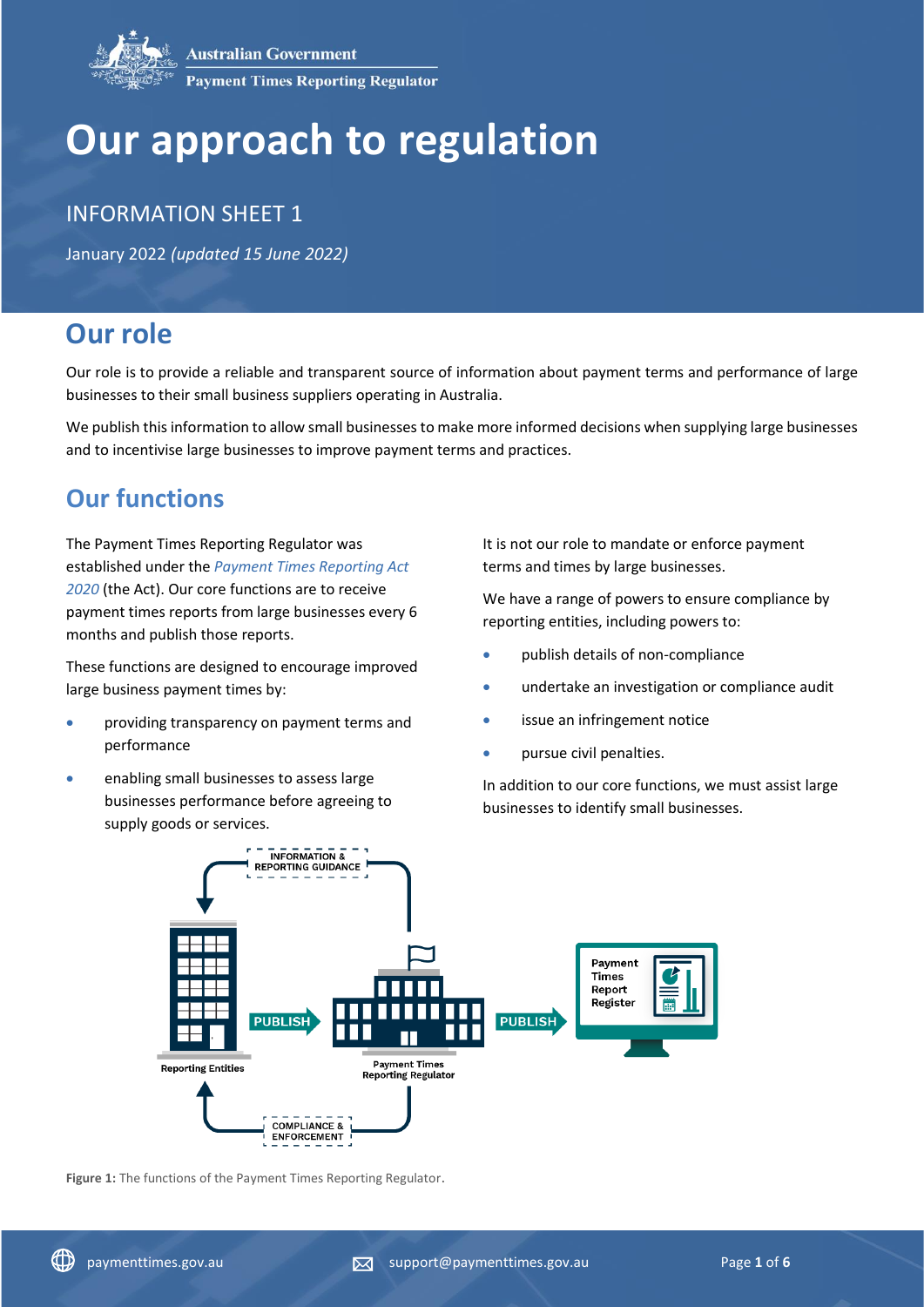# **Regulator principles**

Our objectives when regulating payment times reports are to:

- **Encourage voluntary compliance by making it easy to comply.** Our aim is to make compliance easy by helping entities understand reporting requirements, submit payment times reports, and identify small business suppliers. We look to continually improve the experience and reduce the burden for entities to comply with their obligations.
- **Provide a Payment Times Reports Register that is accessible and complete.** We recognise the benefits of a Payment Times Reports Register that is reliable, complete, and easy to use. We look to continuously improve and update the register with the most complete information available to help small businesses make informed decisions. This may include publishing non-compliance by entities with reporting obligations.
- **Provide a Payment Times Reports Register that is reliable.** Reporting entities are responsible for

providing us accurate information to publish on the register. We will undertake routine and targeted compliance and data quality activities to ensure information published on the register is accurate.

- **Promote improved payment times to small businesses.** We seek to improve payment times for small business by providing transparency of payment times performance by large business. We do not mandate or enforce payment times but may publish information concerning the payment terms and performance of specific entities, sectors, or industries.
- **Ensure entities with obligations under the Act take those obligations seriously.** This includes taking compliance and enforcement action to deter non-compliance, with a focus on continuous, repeated, or intentional noncompliance.



We continuously assess our performance to ensure best practice regulation as provided under the Regulator Performance Guide [\(deregulation.pmc.gov.au/priorities/regulator-best-practice-and-performance\)](https://deregulation.pmc.gov.au/priorities/regulator-best-practice-and-performance). In accordance with the guide, we are committed to:

- **Continuous improvement and building trust.** We look to deliver our functions with an understanding of issues faced by reporting entities when reporting, and to make compliance as easy as possible. We also engage transparently with reporting entities on how we intend on delivering our functions, including during compliance and enforcement activities.
- **Being risk-based and data driven.** Payment times reports come from a wide range of entities, many with existing reporting obligations under other regulatory regimes. We use data collected under the Act and by other government agencies to reduce regulatory burden by ensuring compliance is targeted efficiently.
- **Collaboration and engagement.** We understand the complexity and effort needed to meet obligations under the Act will vary for different reporting entities. We welcome feedback from reporting entities and other users of the register to help us improve the delivery of our functions. This includes providing avenues for stakeholder feedback and broad consultation on regulatory guidance.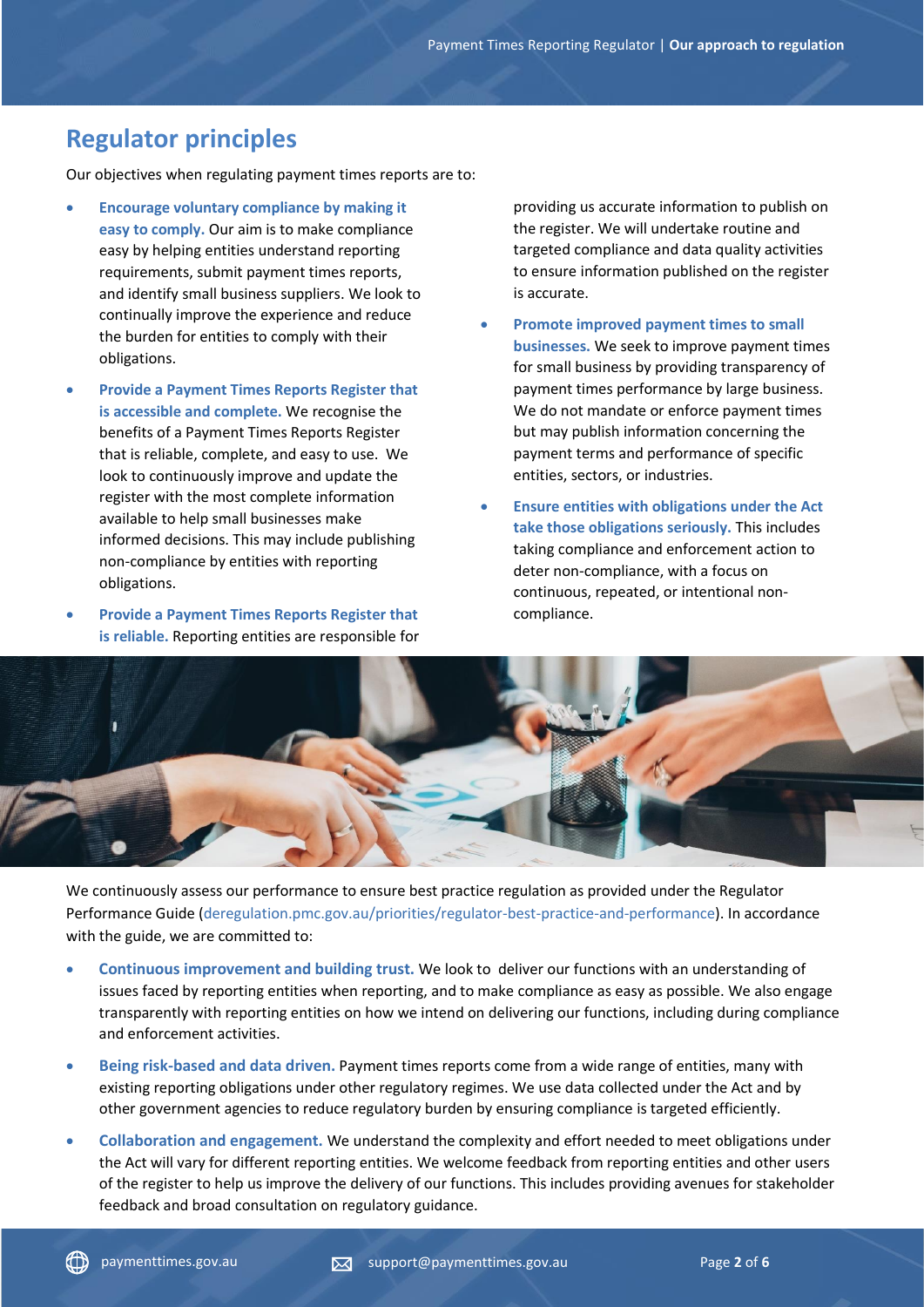# **Maintaining the Payment Times Reports Register**

## **Transparency of reporting**

Under the Act we must publish payment times reports and we believe it is important for small business to have transparent access to information as supplied by reporting entities.

Reporting entities may provide details that give a small business context or insight into their payment terms or performance. Where possible, we publish payment times reports in the form they are received from a reporting entity.

## **Redaction of reports**

There are circumstances where we may redact information provided by a reporting entity in a payment times report. We may not publish certain information where the publication is not in the public interest. This typically includes information that:

- is defamatory, slanderous, or blasphemous
- provides comments or details of specific transactions or suppliers
- contains personal information regarding individuals that are not associated with the reporting entity
- is clearly erroneous or misleading
- passes opinions or comments on the purpose, policies, or requirements for payment times reporting
- is otherwise not in the public interest to publish.

If information is not in the public interest to publish, it may be redacted in part or in full.

## **Other information not published**

Some information in payment times reports may not be published because it does not relate to payment terms or performance. For example, we collect contact details of the individual submitting payment times reports for administrative purposes.

We will continuously update our privacy policy [\(paymenttimes.gov.au/privacy\)](https://paymenttimes.gov.au/privacy) and guidance materials, and clearly identify information we do not intend to publish to the register.



## **Register updates and availability**

During ordinary periods we publish payment times reports as soon as practicable.

In peak reporting periods, usually September and March each year, we receive a high volume of reports. To ensure fairness to reporting entities, where we receive a high volume of reports for the same reporting period, publication may be delayed until reports can be released together.

The register is only maintained online and will be provided in multiple formats, including as a downloadable data file and accessible by interactive search tools.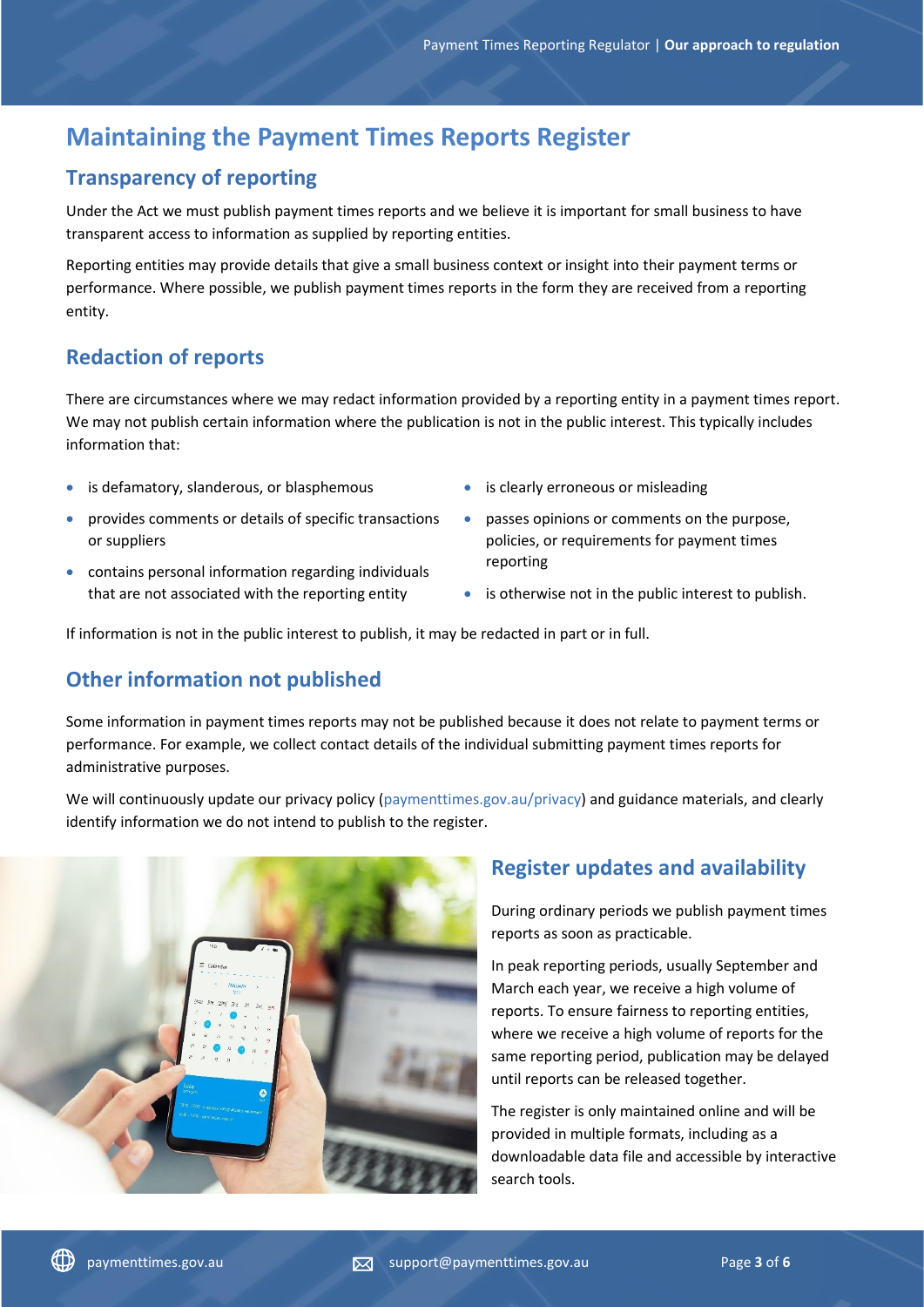# **Approach to non-compliance**

## **Non-compliance penalties and enforcement**

We do not have powers to modify or reduce the requirements or obligations of reporting entities. We expect entities to take their obligations under the Act seriously and to comply with requirements.

We may take compliance or enforcement action to address non-compliance detected in our compliance activities with a focus on conduct where non-compliance is:

- repeated
- not remediated in a timely manner
- the result of indifference or carelessness by a reporting entity to its obligations
- intentional.

In these cases, we may publish details of non-compliance, undertake an investigation, require a reporting entity to undergo a compliance audit, issue an infringement notice, or commence civil penalty action. For details on our compliance and enforcement tools visit [paymenttimes.gov.au/compliance-and-enforcement/compliance-and](https://paymenttimes.gov.au/compliance-and-enforcement/compliance-and-enforcement-tools)[enforcement-tools.](https://paymenttimes.gov.au/compliance-and-enforcement/compliance-and-enforcement-tools)

We take an escalating approach to use of our compliance and enforcement tools. Where entities act in good faith and demonstrate a willingness to comply, we will facilitate compliance and remediation



**Figure 2:** The Payment Times Reporting Regulator's approach to compliance and enforcement.

## **Publication of non-compliance**

Our objectives when maintaining the register include that it be accessible, complete, and reliable.

We intend on using powers to publish details regarding non-compliance to provide small business with as much information as possible to make an informed decision. We believe it may be relevant to small business when deciding to supply a large business that it has not been transparent regarding its historical payment terms and performance.

If non-compliance by a reporting entity is not remediated in a timely manner, we may publish details of the noncompliance to inform users of the register while continuing to consider escalation and the use of other compliance and enforcement tools.

This may mean a reporting entity will have details of its non-compliance published before commencement of other compliance and enforcement activities, such as investigations and audits. It may also mean that details of historical non-compliance may continue to be publicly available after remediation.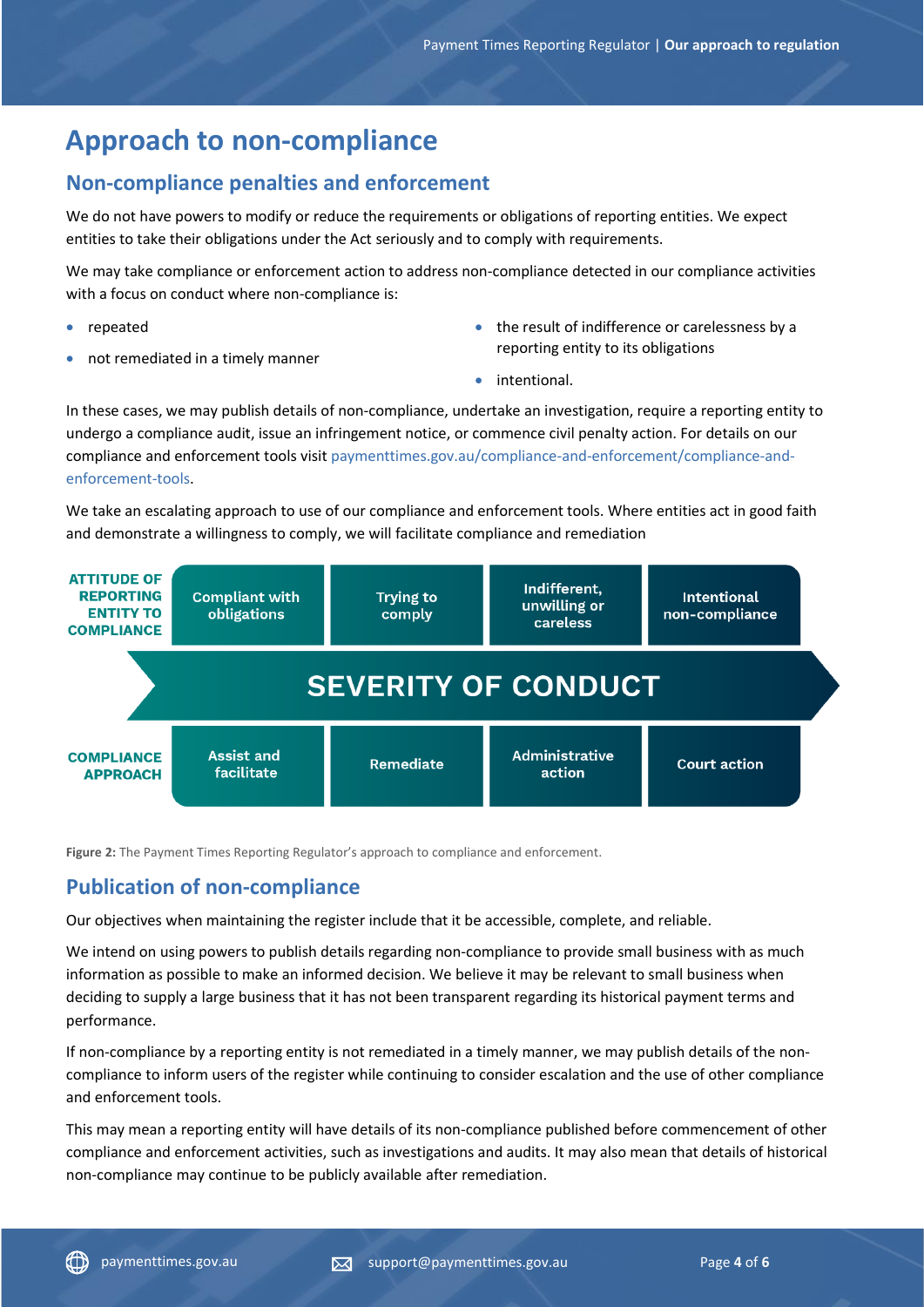#### **Report quality and assurance**

To ensure information published on the register is accurate and reliable, we will undertake data-driven quality and assurance programs. These programs will be aimed at identifying and remediating inaccurate or misleading reports.

We may use compliance powers for these programs to ensure payment times reports are accurate by verifying the calculation and preparation process used by a reporting entity. These programs are retrospective and may apply to reports already published on the register.

If a report is identified as misleading, we may take additional compliance or enforcement steps regarding the report.

#### **Support for reporting entities**

An entity may be required to give a payment times report because of its legal structure and meeting certain financial thresholds, or because it has opted-in to report under the scheme. This means the size and circumstances of reporting entities can vary.

We understand the complexity of reporting obligations affects reporting entities differently and we undertake to continuously improve guidance material and reporting systems, including the reporting portal and Small Business Identification Tool, based on feedback from reporting entities.

When practicable, we ensure guidance materials are available for public consultation prior to implementation. We aim to ensure guidance is timely and helpful for reporting entities while also clear and transparent on the requirements of the Act and our expectations.

We will also maintain publicly available channels for reporting entities to make enquiries on the interpretation of policies and guidance, however we will not provide legal or other professional advice.



# **SUPPORT FOR REPORTING ENTITIES**

**Figure 3:** The support options available to reporting entities.

## **Applications**

We have powers to assist reporting entities to achieve compliance by:

- accepting revised payment times reports
- giving an extension of time to provide a report
- redact certain information from a report.